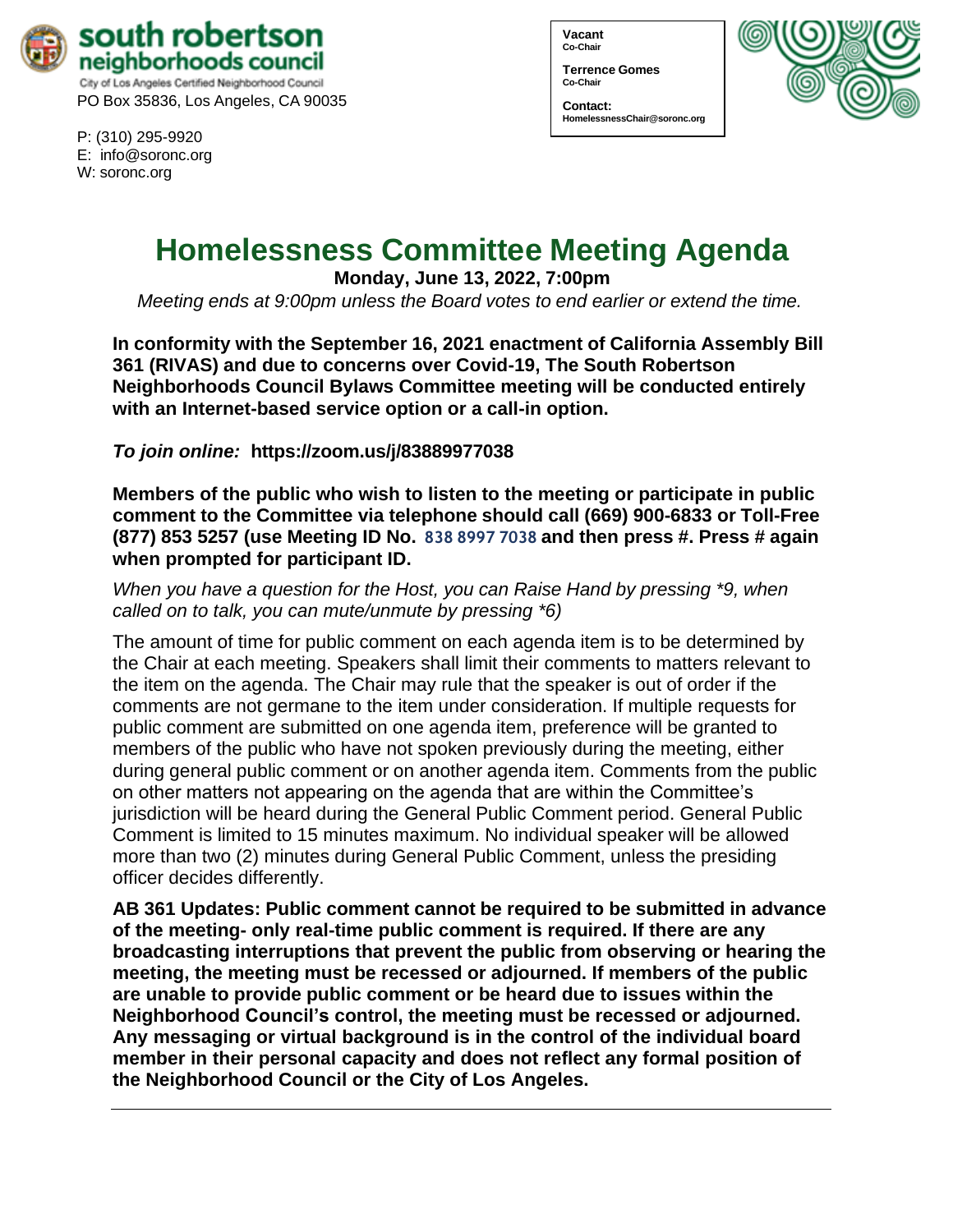# **1. Call to Order**

#### **2. Pledge of Allegiance**

# **3. Roll Call**

a. Current Committee Members: Sophia French, Terrence Gomes, Barry Levine, Michael Lynn, Richard Bloom, Jon Liberman, Laurie Levine, David Notowitz, Ken Blaker, Kathryn Pellman, Melinda Chuarn, Jacob Shofet

## **4. Brief Committee Announcements & General Public Comment**

### **5. Council District Updates**

- a. CD10 *Mayra Guevara & Roger Estrada*
- b. CD5 *James Ingram*

### **6. Unfinished Business**

- a. Discussion on status of occupants of RVs parked in front of 8592 and 8600 Venice Blvd in CD10
- b. Discussion and possible action regarding potential Safe Parking sites in South Robertson *(Guest: Jaclyn Grant, Associate Director, Interim Housing / LAHSA)*
- c. Discussion and possible action regarding growing encampment at Holt & Pico
- d. Nomination and election of new committee chair.

# **7. New Business**

- a. Discussion and possible action to discuss current service providers serving the homeless in the South Robertson area and services provided. Possible letters and CIS.
	- i. Video of LASHA throwing food away. <https://www.youtube.com/watch?v=sQDGG-nlB6g>
	- ii. Visits of service providers to homeless in CD 5
	- iii. Visits of service providers to homeless in CD 10.

# **8. Adjournment**

*Note*: Public comment will be taken for each item where there is discussion and possible action. Public comment and/or participation may occur on other items at the discretion of the Chair. Please note that under the Brown Act, the Committee is prevented from acting on matters brought to its attention during the General Public Comment period; however, the issue may become the subject of a future meeting. In the interest of addressing all items on the agenda, time limits for individual comments and discussion may be set at the discretion of the Chair.

Motions that are presented at any committee meeting do not represent an official action or position of the SORO NC, until approved by an affirmative vote at a properly noticed meeting of the General Board.